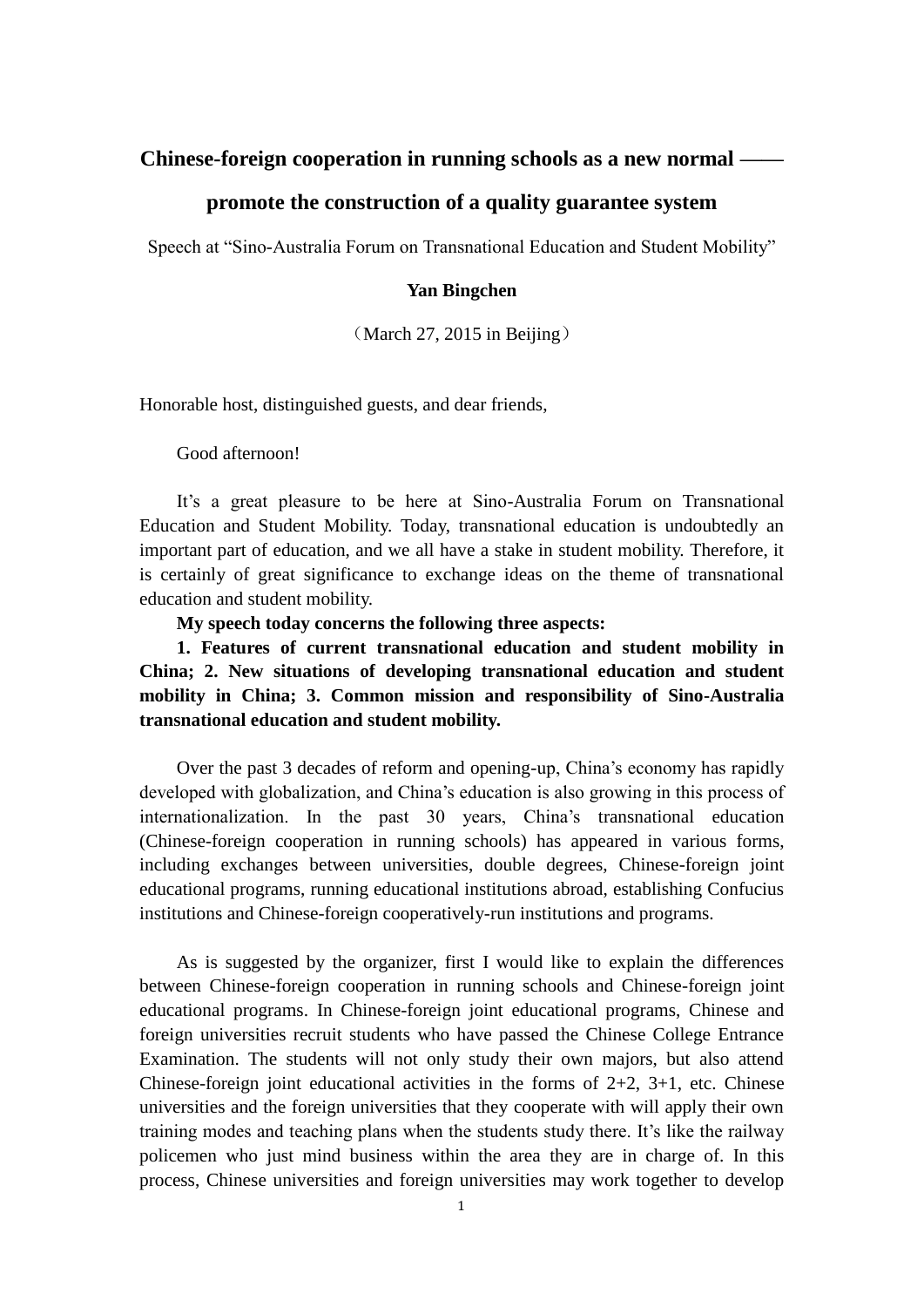some courses, but the joint educational programs does not involve any systematic introduction of foreign courses and educational resources, and it does not cause any change in the tuition for the students. By contrast, Chinese-foreign cooperation in running schools involves a systemic introduction of educational resources, including teachers, courses, and cooperation in developing plans of cultivating talents. The tuition fee is based on the cost of running such schools.

## **1. Features of current transnational education and student mobility in China**

Over the past 3 decades of China's reform and opening-up, Chinese students going abroad for study, foreign students coming to China for study, and Chinese-foreign cooperation in running schools have become an important part of China's education opening-up to the world. I would like to list 3 sets of data related to Sino-Australia transnational education. The first is the number of Chinese students going abroad for study. Statistics show that 459,800 Chinese students went to over 80 countries for study in 2014. The second is the number of foreign students coming to China for study, which is 377,000. The third concerns Chinese-foreign cooperation in running schools. So far, 2324 cooperatively-run educational institutions and programs have been officially approved, including 1100 Chinese and foreign universities in 33 countries and regions, and the total number of students at study reached 550,000. Australia, UK and America top the list of the countries that cooperate with China in running schools. The total number of Chinese students studying abroad, foreign students studying in China and those who study in Chinese-foreign cooperatively-run schools amounts to 1.2 million. They are studying in nearly 1,100 universities or colleges. The statistics indicate that China is now a great power in transnational education.

Chinese-foreign cooperation in running schools is closely related to going abroad for study and it started in the 1980s. In the early stage of Chinese-foreign cooperation in running schools, helping students to go abroad for study is a more important purpose than training bilingual teachers and introducing advanced educational ideas from abroad. In recent years, there are over 2,000 agreements of Chinese-foreign cooperation in school running. Almost all the agreements include clauses of studying abroad although the time duration of studying in foreign countries differs.

Among the 550,000 students who study in Chinese-foreign cooperatively-run schools, about one-fifth students (around 110,000 students) choose to study abroad. In 2014, the total number of Chinese students going abroad for study is 459,800, which means one-fourth students went abroad for study or visiting through Chinese-foreign cooperatively-run institutions or programs. The foreign countries where Chinese students choose to study are almost the same ones that cooperate with China in running schools. These countries are America, UK, Japan, Korea, Canada and Australia. In terms of majors, the popular majors in the Chinese-foreign cooperatively-run schools also coincide with the choices of the students who go abroad for study. These majors include management, economics, machine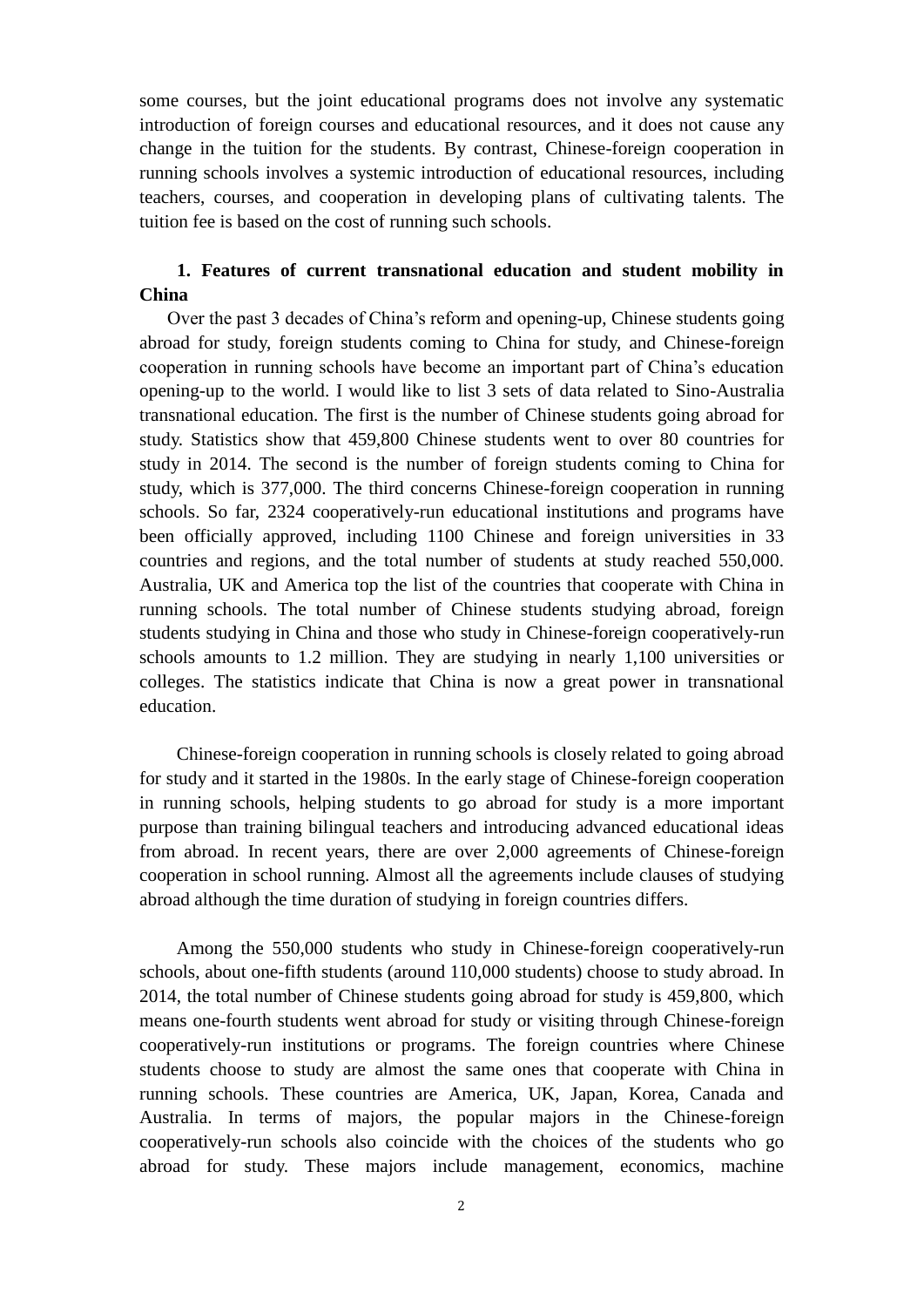manufacturing, engineering, physics and computer science, etc. In terms of structure levels, 82.4% of the Chinese-foreign cooperatively-run educational institutions or programs fall into the categories of undergraduate education and higher vocational education. According to the statistics about students studying abroad in 2014, students who went abroad for undergraduate education and for graduate education respectively take up 30% of the total 459,800 students going abroad. It's clear that Chinese-foreign cooperatively-run schools connect with going abroad for study on these two levels. There is no doubt that as a form of transnational education, Chinese-foreign cooperation in running schools has become an effective way to make Chinese students' overseas study "safe, healthy and successful". In turn, overseas study will also serve as a driving force for the Chinese-foreign cooperation in running schools. I believe many of the university teachers present today who are from China and other countries may share same views in this aspect.

#### **2. New situations of transnational education**

As is known to all, China's economy is entering a "new normal". The "new normal" has the following three characteristics. First, China is experiencing the transition from high-speed development to medium-speed development. Second, the mode of development is changing from extensive growth of expanding scale and quantity to intensive and connotative growth emphasizing quality. Third, the driving force of development is shifting from production factors and investment to innovation. When the economy is entering a new normal, new requirements are raised for talents training. This will certainly produce new tasks for people involved in education.

How can Chinese-foreign cooperation in running schools and overseas study get adjusted to the new conditions of China's economic development and respond to new situations?

According to statistics, students who come back from overseas study are not optimistic about the job market. The main reason is that when studying abroad most of them chose majors such as economic management, computer science and machine manufacturing, which happen to be covered by Chinese-foreign cooperatively-run schools. In addition, the education quality of Chinese-foreign cooperatively-run schools is getting better and better, so competition is inevitable. From another perspective, higher education in China is entering a stage of modernized education. We aim to modernize higher education by 2020 as prescribed in the National Education Plan. That means the quality of talents produced in Chinese universities and colleges is improving, which will certainly exert great pressure on overseas study and Chinese-foreign cooperation in running schools, and will raise new requirements for the adjustments of talent cultivation. The economic new normal requires us to adjust and improve the direction of development of cooperatively-run schools and overseas study.

National Education Plan stipulates that the talents we cultivate should have international perspective and good knowledge of international cultures and rules, and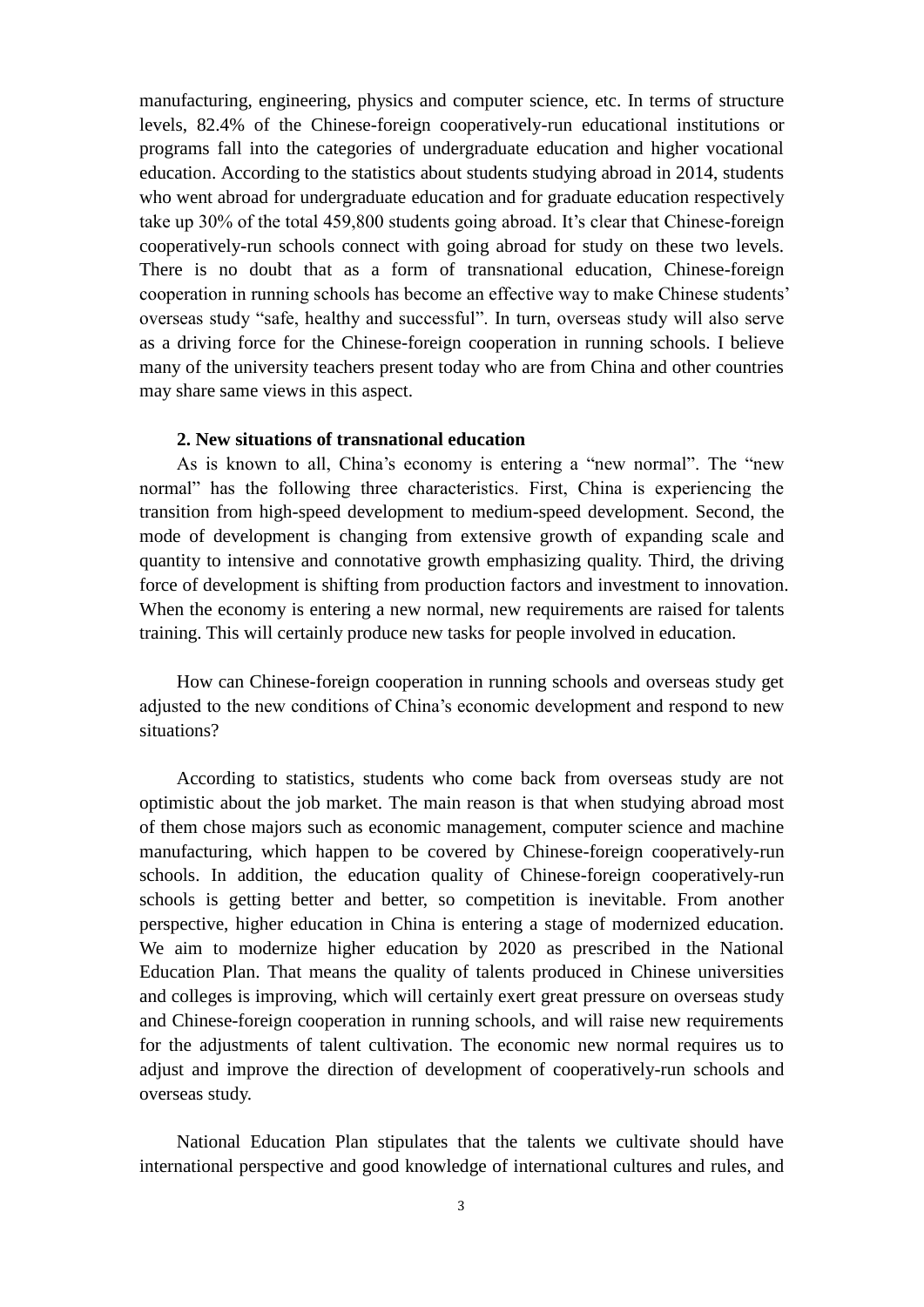be skilled at international communication and cooperation. I think this should be an important goal for the cooperation in running schools and students studying abroad. To achieve this goal, in the past five years Chinese-foreign cooperation in running schools has entered a new development stage and a new normal, which is featured by the following 3 elements.

**First, the development of cooperation in running schools has shifted from pursuing scale expansion to improving quality.** At present, there are 7 Chinese-foreign cooperatively-run universities in China, including University of Nottingham Ningbo, Xi'an Jiaotong-Liverpool University, New York University Shanghai, Kunshan Duke University. They are mostly run by "985 Project" universities in China and world-renowned universities in foreign countries. At the same time, the connections between these Chinese-foreign cooperatively-run institutions are highly valued, so the 7 cooperatively-run universities formed the Sino-Foreign Cooperatively-run University Union last year. In addition, the 10 cooperatively-run secondary institutions also established Association of Deans. The establishment of such professional associations can help achieve self-control, solve the problems and difficulties in the process of running schools, further improve the education quality and take up the mission of cultivating talents through Chinese-foreign cooperation.

**Second, the driving force for the development of Chinese-foreign cooperation in running schools should be changed from student mobility to improving the capacity of discipline construction.** In recent years, we have higher requirements for establishing Chinese-foreign cooperatively-run institutions. We require systematic introduction of high-quality educational resources from foreign universities and Chinese-foreign double certificates in China so that students can get access to overseas study without going abroad. However, it does not mean students do not have the chance to go abroad. We stress systematic and overall introduction of high-quality resources and we don't deny the diversity in the forms of running schools. We have strict criteria for program approval and we must follow the rules of four "one-third", which means the number of the foreign teachers that are hired, the number of the foreign courses that are introduced into China, the number of classes that foreign teachers teach and others must be 1/3 of the total number respectively. This is a rigid standard that all universities going for cooperatively-run programs should follow.

**Third, the Chinese-foreign cooperation in running schools is witnessing a change from fluctuating-speed development to steady-speed development.** In the history of developing Chinese-foreign cooperation in running schools, we experienced the stages of approval pause, review approval and approval banning. But the approval work has gone into a new normal since 2010 and we approve programs twice a year. This greatly improves the efficiency of administrative approval and helps maintain the enthusiasm of cooperation between Chinese schools and foreign schools.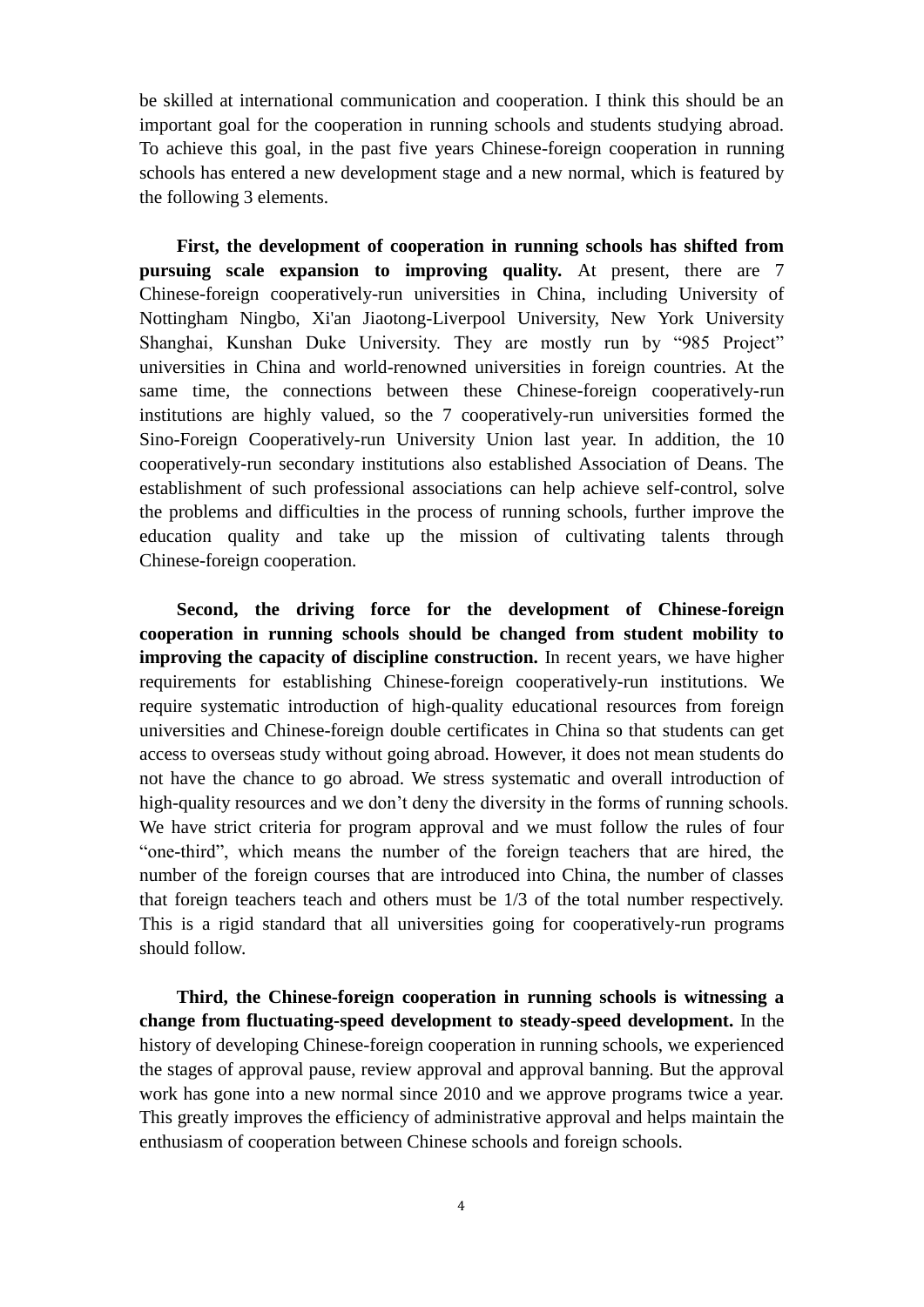In conclusion, Chinese-foreign cooperation in running schools has the characteristics of change in speed, optimization of structure and a change of the driving force.

# **3. Common mission and responsibility of Sino-Australia transnational education and student mobility.**

Australia is China's largest partner in cooperation in running schools. China and Australia together established 449 cooperatively-run programs and institutions, which concern almost all undergraduate and above level universities and some vocational and technical colleges and educational institutions in Australia. The subjects involved cover 10 major disciplines. It's obvious that Sino-Australia cooperation in running schools has achieved remarkable success and has greatly promoted the cultural and educational communication and cooperation between the two countries.

However, we can still see huge room for improvement in terms of the level of cooperation. Actually, the American and British universities we cooperate with are world-famous ones with high ranking on the list of world universities, such as Duke University, New York University, Liverpool University and Nottingham University, etc. Besides, we have many cooperative programs with universities from other countries that are in the process of approval and application, and they also involve high-level universities. By contrast, except for Southeast University and Monash University, we need to improve the level of other Australian educational institutions that cooperate with China in running schools. Besides, there exists the problem of one foreign university cooperating with several Chinese universities in running schools, which is called "Chain stores" by the media. Therefore, how to improve the quality of Sino-Australia cooperation in running schools should be a shared concern.

**First, we should improve the education quality of the cooperatively-run schools.** In November 2013, Chinese Ministry of Education launched its guidance to guarantee the education quality of cooperatively-run schools. It includes the following 4 goals: establishing high-level cooperatively-run institutions and programs; optimizing school distribution and planning reasonable structure; establishing a quality guarantee system for China's transnational education; and improving the education quality and management level so that these cooperatively-run schools will eventually serve the local economic development.

To achieve the above goals, we can take measures in three aspects.

**First, we should manage and control the level, the region and the disciplines of the cooperatively-run schools.** We must elevate the threshold for universities with independent legal entities. The cooperation must be carried out between two famous universities. They should set up good examples for others and take up the mission of Chinese-foreign cooperatively-run universities. For those secondary institutes without independent legal entities, we should choose similar fields of disciplines for cooperation. Usually secondary colleges should carry out educational and teaching activities on one particular subject or discipline. China encourages the Chinese